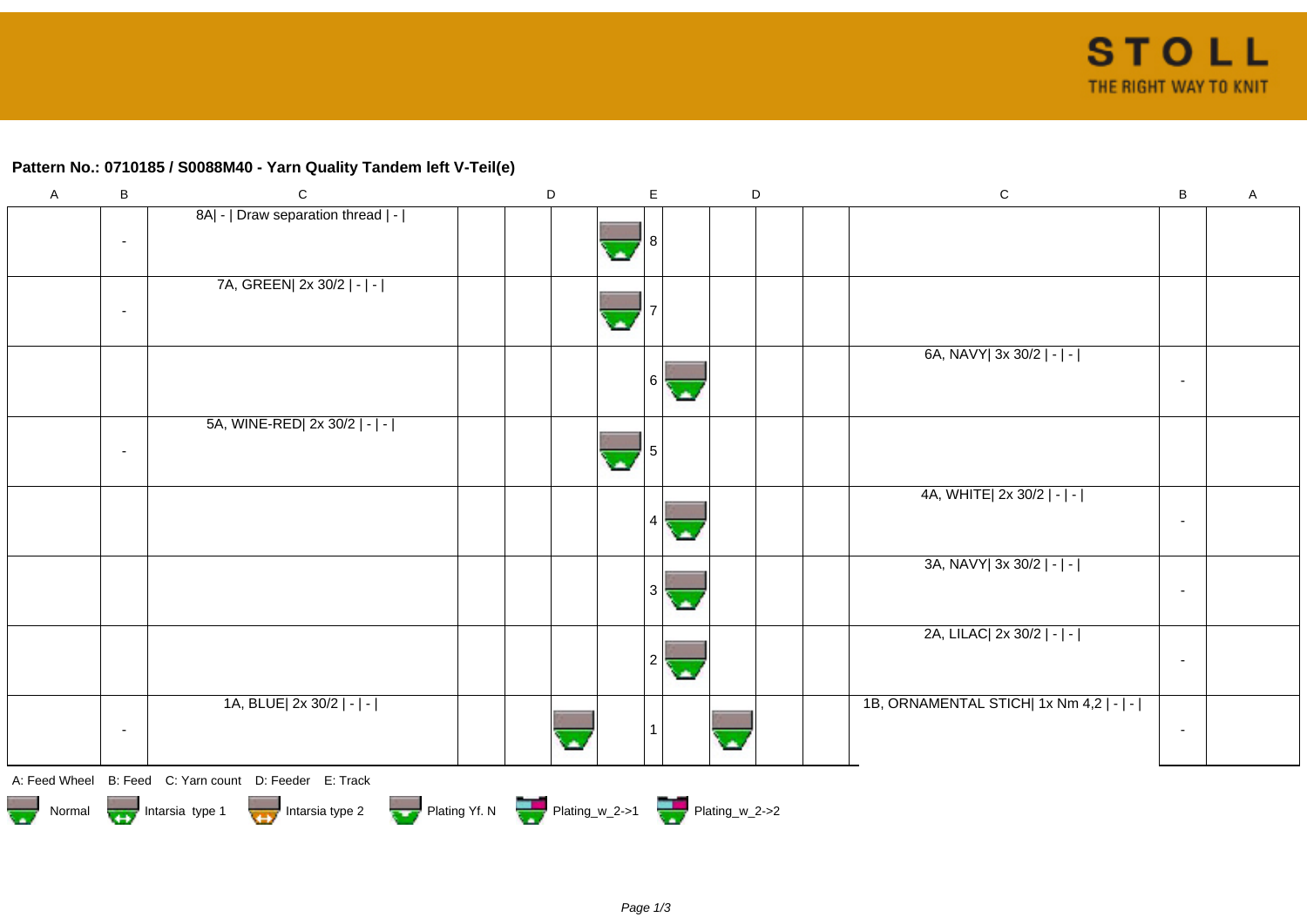## **Pattern No.: 0710185 / S0088M40 - Yarn Quality Tandem right V-Teil(e)**

| $\mathsf{A}$                      | $\sf B$                  | ${\bf C}$                                                                   | $\mathsf D$ | E                    | D                       | ${\rm C}$                                   | B                        | $\mathsf A$ |
|-----------------------------------|--------------------------|-----------------------------------------------------------------------------|-------------|----------------------|-------------------------|---------------------------------------------|--------------------------|-------------|
|                                   | $\sim$                   | 8A  -   Draw separation thread   -                                          |             |                      |                         |                                             |                          |             |
|                                   |                          |                                                                             |             |                      |                         |                                             |                          |             |
|                                   |                          | 7A, GREEN 2x 30/2   -   -                                                   |             |                      |                         |                                             |                          |             |
|                                   | $\blacksquare$           |                                                                             |             | ×                    |                         |                                             |                          |             |
|                                   |                          |                                                                             |             | 6 <br>с.             |                         | 6A, NAVY  3x 30/2   -   -                   | $\overline{\phantom{a}}$ |             |
|                                   |                          | 5A, WINE  2x 30/2   -   -                                                   |             |                      |                         |                                             |                          |             |
|                                   | $\overline{\phantom{a}}$ |                                                                             |             |                      |                         |                                             |                          |             |
|                                   |                          |                                                                             |             |                      |                         | 4A, WHITE  2x 30/2   -   -                  |                          |             |
|                                   |                          |                                                                             |             |                      |                         |                                             | $\sim$                   |             |
|                                   |                          |                                                                             |             |                      |                         | 3A, NAVY  3x 30/2   -   -                   |                          |             |
|                                   |                          |                                                                             |             | $3 \mid$<br>C.       |                         |                                             | $\sim$                   |             |
|                                   |                          |                                                                             |             |                      |                         | 2A, LILAC  2x 30/2   -   -                  |                          |             |
|                                   |                          |                                                                             |             | $\mathbf{2}^{\circ}$ |                         |                                             | $\sim$                   |             |
|                                   |                          | 1A, BLUE  2x 30/2   -   -                                                   |             |                      |                         | 1B, ORNAMENTAL STICH  1x Nm 4,2   -   -   - |                          |             |
|                                   | $\sim$                   |                                                                             |             |                      | $\overline{\mathbf{z}}$ |                                             | $\sim$                   |             |
|                                   |                          | A: Feed Wheel B: Feed C: Yarn count D: Feeder E: Track                      |             |                      |                         |                                             |                          |             |
| $\overline{\mathbf{v}}$<br>Normal |                          | Intarsia type 1 Intarsia type 2 Plating Yf. N Plating_w_2->1 Plating_w_2->2 |             |                      |                         |                                             |                          |             |